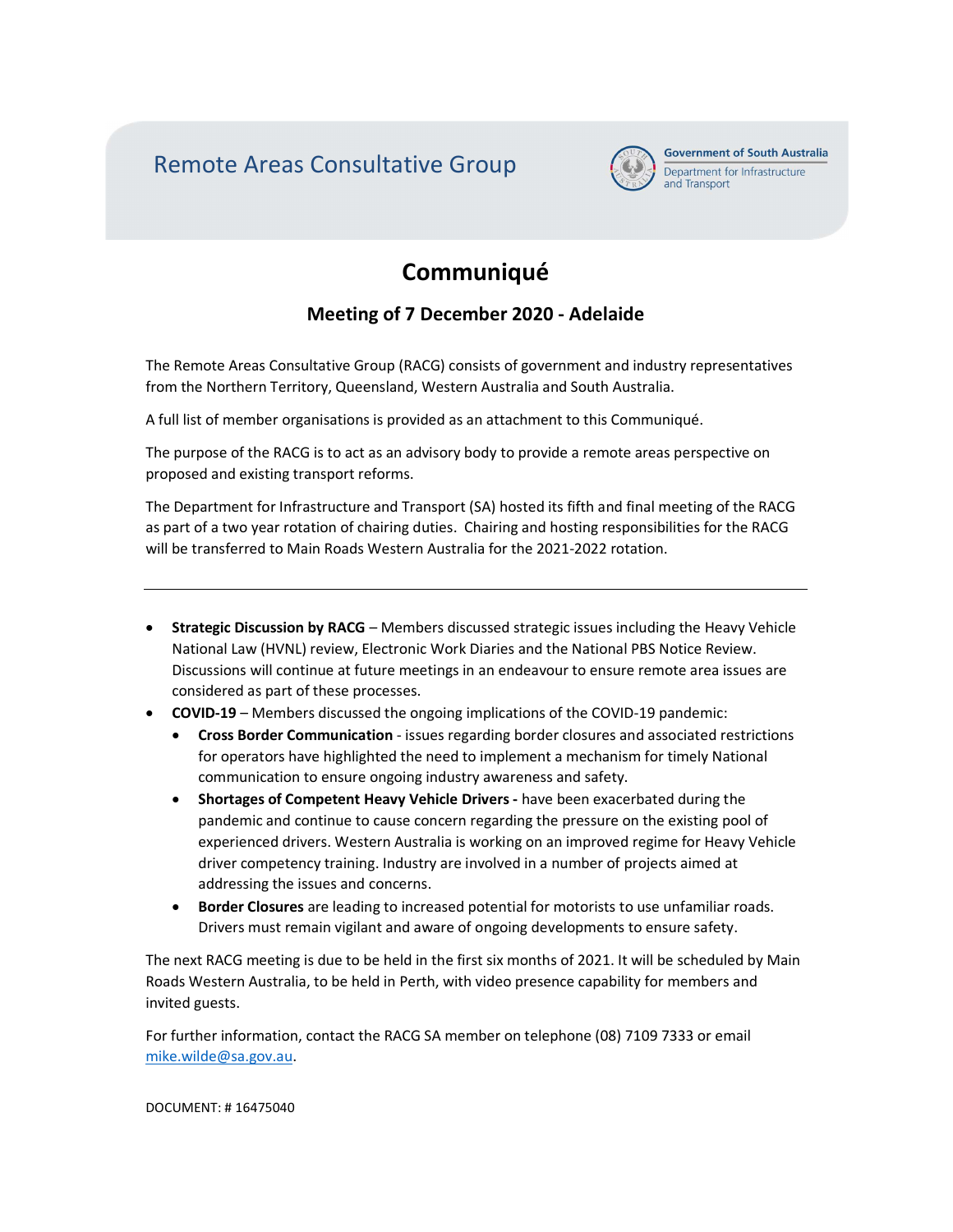### ATTACHMENT 1

|                           | Organisation                                              |  |  |
|---------------------------|-----------------------------------------------------------|--|--|
| Chair                     | Department for Infrastructure and Transport (DIT) (SA)    |  |  |
|                           |                                                           |  |  |
| South Australia           | Department for Infrastructure and Transport (DIT) (SA)    |  |  |
|                           | Livestock and Rural Transporters Association of SA        |  |  |
|                           | South Australian Road Transport Association               |  |  |
| <b>Western Australia</b>  | Main Roads Western Australia                              |  |  |
|                           | <b>Western Roads Federation</b>                           |  |  |
|                           | Livestock and Rural Transport Association of WA           |  |  |
| Queensland                | Department of Transport & Main Roads (QLD)                |  |  |
|                           | Livestock and Rural Transporters Association of QLD       |  |  |
|                           | Queensland Trucking Association                           |  |  |
| <b>Northern Territory</b> | Department of Infrastructure, Planning and Logistics (NT) |  |  |
|                           | Northern Territory Road Transport Association             |  |  |
| <b>National Bodies</b>    | National Transport Commission                             |  |  |
|                           | National Heavy Vehicle Regulator                          |  |  |
|                           | National Road Transport Association                       |  |  |
|                           | Australian Road Research Board                            |  |  |
| <b>Observers</b>          | <b>Truck Industry Council</b>                             |  |  |
|                           | Dept. of Infrastructure, Regional Development & Cities    |  |  |
|                           | <b>Transport for New South Wales</b>                      |  |  |
|                           |                                                           |  |  |

## MEMBERSHIP OF THE REMOTE AREAS CONSULTATIVE GROUP (AS AT 7 DECEMBER 2020)